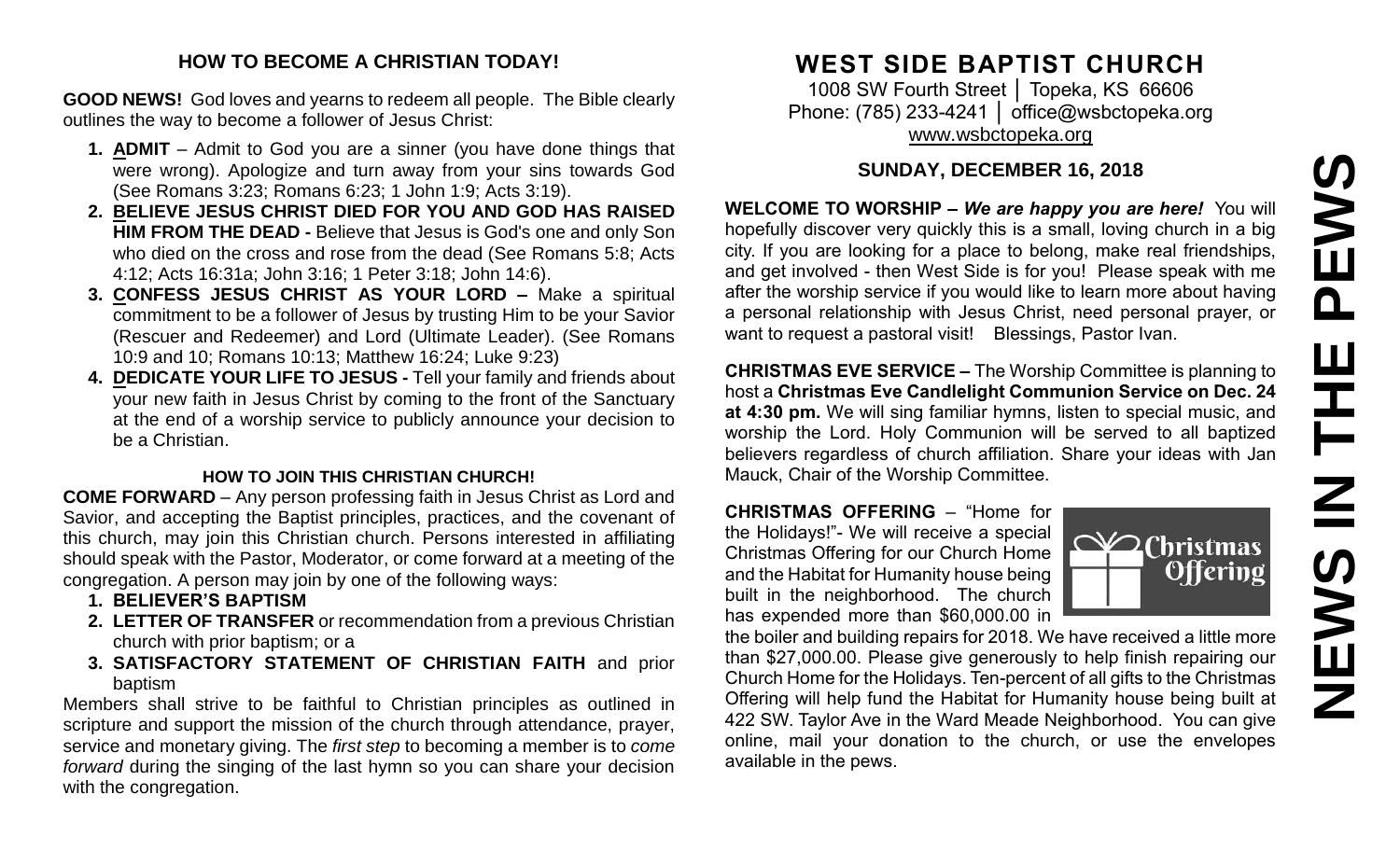**AGAPE BENEVOLENCE FUND** - Your neighbors and friends need your help! The Church receives financial donations overand-above our operating expenses to help members and neighbors in need with medicine, rent/mortgages, utilities, and water bills. Would you consider giving a gift to support our



church family and friends? Donations can be presented on Sunday, mailed to the Church, or dropped off at the Church Office (M-F, 8 am to 4 pm).

**BIBLE STUDY -** Come for the one-hour small group study of the biblical book **"BOOK OF ESTHER" on Wednesdays at 10:30 am in Holmer Hall**. The Bible study is taught start-to-finish ("Lectio Continua"), no previous experience necessary. Bible studies are free and open to the public. **No Bible Study on Wednesday, December 26, 2018, or January 2, 2019.**

**CHRISTMAS FIFTH SUNDAY SING –** What is your favorite Christmas hymn? Join us for a **Fifth Sunday Carol Sing on Sunday, December 30 at 10:30 am**. The service will tell the Story of Christ's Birth with songs (no sermon)! What songs do you want to sing for Christmas? Share with Janet Nyfeler the name of the hymn you want to sing! The Music Committee has planned to sing all thirty traditional favorite Christmas hymns on Sundays and Christmas Eve during the Advent/Christmas Season. The Pastor will be on vacation.



## **CLOSED FOR THE HOLIDAYS**

**CHRISTMAS & NEW YEAR'S HOLIDAY –** The Church Office will be **CLOSED on Monday and Tuesday, December 24-25** in observance of the Christmas holiday. The Office will be closed on **Monday and Tuesday, December 31 and January 1** in observance of the New Year holiday. Call the Pastor at home if you have an emergency.

**HABITAT FOR HUMANITY –** The Congregation voted unanimously during its Quarterly Business Meeting on April 29 to partner with Habitat for Humanity in the **"Build on Faith" project at 422 SW Taylor**. Donations for "Habitat House" will be received for the new house in our neighborhood. *Contact:* Nikki MacMillan, Volunteer Coordinator at Phone (785) 234-4322 or [volunteer@topekahabitat.org.](mailto:volunteer@topekahabitat.org)

#### **WEEKLY CALENDAR**

#### **SUNDAY, DECEMBER 16**

| $8:30$ am  | Breakfast (FH)       |
|------------|----------------------|
| $9:15$ am  | <b>Sunday School</b> |
| $10:30$ am | Worship Service (S)  |

#### **MONDAY, DECEMBER 17**

| $9:00$ am         | Music Committee Meeting (HH) |
|-------------------|------------------------------|
| $9:00 - 11:00$ am | <b>Baby Closet Ministry</b>  |

#### **TUESDAY, DECEMBER 18**

| $2:00 \text{ pm}$ | Midtown Clergy Tea (HH)        |
|-------------------|--------------------------------|
| $6:00 - 9:00$ pm  | Capital City Men's Chorus (FH) |
| $5:30 \text{ pm}$ | No Christian Ed Meeting        |
| $7:15 \text{ pm}$ | <b>Outreach Meeting (HH)</b>   |
|                   |                                |

#### **WEDNESDAY, DECEMBER 19**

| $10:30$ am       | Bible Study (HH)                        |
|------------------|-----------------------------------------|
| $3:30 - 5:30$ pm | Fruit & Vegetable Food Pantry (FH)      |
| $5:00 - 7:00$ pm | <b>Baby Closet Ministry</b>             |
| $5:30 - 6:00$ pm | No WWW Supper                           |
| $6:00 - 7:00$ pm | No WWW Bible Club and Adult Bible Study |
| $7:00 - 8:00$ pm | Choir Practice (S)                      |

#### **THURSDAY, DECEMBER 20**

| $1:00 - 3:00$ pm | <b>Baby Closet</b> |
|------------------|--------------------|
|------------------|--------------------|

**FRIDAY, DECEMBER 21 Pastor's Day Off**

#### **SATURDAY, DECEMBER 22**

1:00 pm Worship Team Practice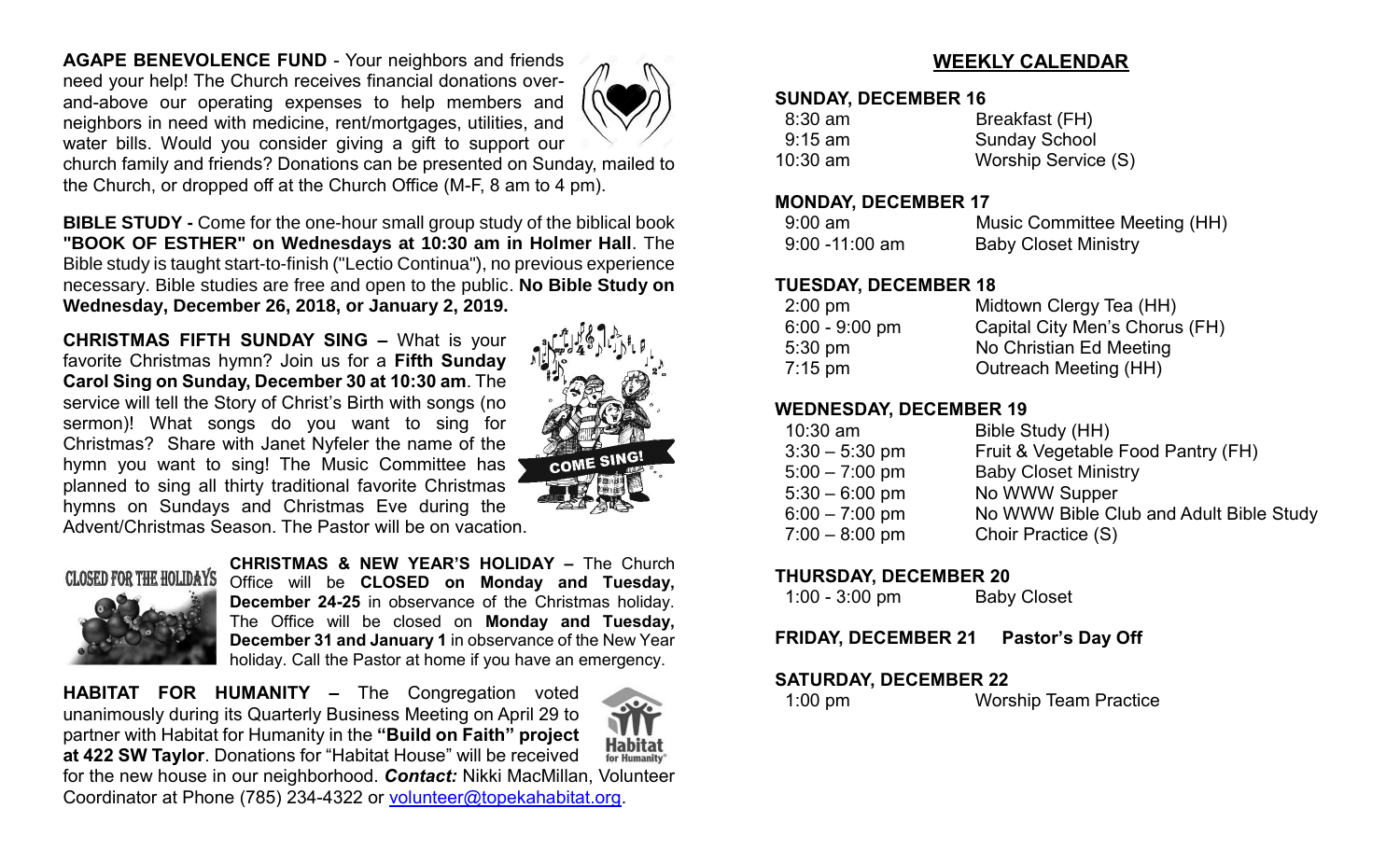#### **IN OUR THOUGHTS AND PRAYERS**

Abbey – young girl with leukemia Al Carpenter – Healing for health concerns Bradley Carpenter – Healing for health concerns Harry and Pat Carpenter – Healing for health concerns Pat Carreno – Healing for health concerns; passing of a classmate Esther Carrier – Healing for health concerns Almira Collier – Healing for health concerns Larry Gill – Healing (Harry Carpenter's Friend) Emily Hersh – Travel and stay in Argentina Karen Kirby – Healing for health concerns \*Reginald Kirby – Hospice Ernie Longstaff – Healing for health concerns Judy Longstaff – Healing for health concerns Nancy May – Healing for health concerns Marie Merrifield – Healing and encouragement; See Office for Address Cale Miller – Healing for health concerns (Harry's Friend) Rogene Moody – Healing for health concerns Edward Perkins – New Address: See Church Office for Address Becky Poe – Healing for health concerns Bob Roesler – Interim Minister at FBC of Topeka, starting Feb. 1, 2018 Jill Roesler – Healing for health concerns See Church Office for Address Bruno Sprenks – Healing for health See Church Office for Address John Swain – Healing for health concerns

#### **HOMEBOUND & CARE FACILITIES:**

\*Portia Allberts - \* \*Alice Kieffer – \*June Cunningham – Brewster Place \*Etta Landis –Capital Ridge \*Shirley Dell – \*Mae Martin – Plaza West \*Helen Farrar – Plaza West \*Ken Paslay – Atria Place \*Gerald Haney – \*Theo Penny – Lawrence \*Russ Hunter – \*Edward Perkins – Frazier H \*Juanita Plankinton – \*Hazel Smith-Tindall -

**DIRECTORY** – The Church Office printed an updated Address and Phone Directory. Please see an Usher or Church Office for a free copy. Send all corrections to Lynda Cokeley, Church Secretary at [office@wsbctopeka.org.](mailto:office@wsbctopeka.org)



**FRUIT & VEGETABLE FOOD PANTRY –** Free bread, fruits, and vegetables on **Wednesdays from 3:30 pm to 5:30 pm** or while supplies last. **The Fruits & Vegetable Food Pantry will be open on Wednesdays in December 12th and 19 th from 3:30 pm to 5:30 pm. No food pantry on Wed., Dec. 26 or Wed., Jan. 2, 2019.** All food is available at no cost.

#### **REMEMBER MEMBERSHIP CAMPAIGN –** On the first Sunday of the new



church year (December thru November) 2018- 2019, members will be invited to come forward to renew their baptismal vows and membership covenant in the month they joined the

congregation. We rejoice with the following persons who call us their Church Family and West Side Baptist Church their spiritual home:

| • Reginald Kirby  | <b>Baptized</b> | 12-01-1946 | 72 years |
|-------------------|-----------------|------------|----------|
| • Grace Goodnow   | Joined          | 12-16-1951 | 67 years |
| • William Bengel  | Joined          | 12-10-1967 | 51 years |
| • Don Johnson     | Joined          | 12-10-1975 | 43 years |
| • Tammy Boley     | <b>Baptized</b> | 12-22-1985 | 33 years |
| • Harry Carpenter | Joined          | 12-10-2000 | 18 years |
| • Etta Landis     | Joined          | 12-10-2000 | 18 years |
| • Nancy May       | Joined          | 12-12-2004 | 14 years |

Please check the Membership Roster on the bulletin board to verify your baptism membership date. Please give all corrections/changes to Pastor.

#### **RETIRED MINISTERS AND MISSIONARIES OFFERING –** In 1977,

American Baptist Churches USA launched RMMO to continue this appreciation of God's service. The offering is rooted in thankfulness and honors the individual acts of support and faith that recipients have shown to their congregations and communities. This year's



Retired Ministers & **Missionaries** Offering 2018

theme, Extending Our Hands to Our Neighbors illustrates the importance of being there for one another and remembering we are stronger together then on our own is central to the Christian faith. We hope you will join us in honoring God's committed servants. Envelopes available in the pews.